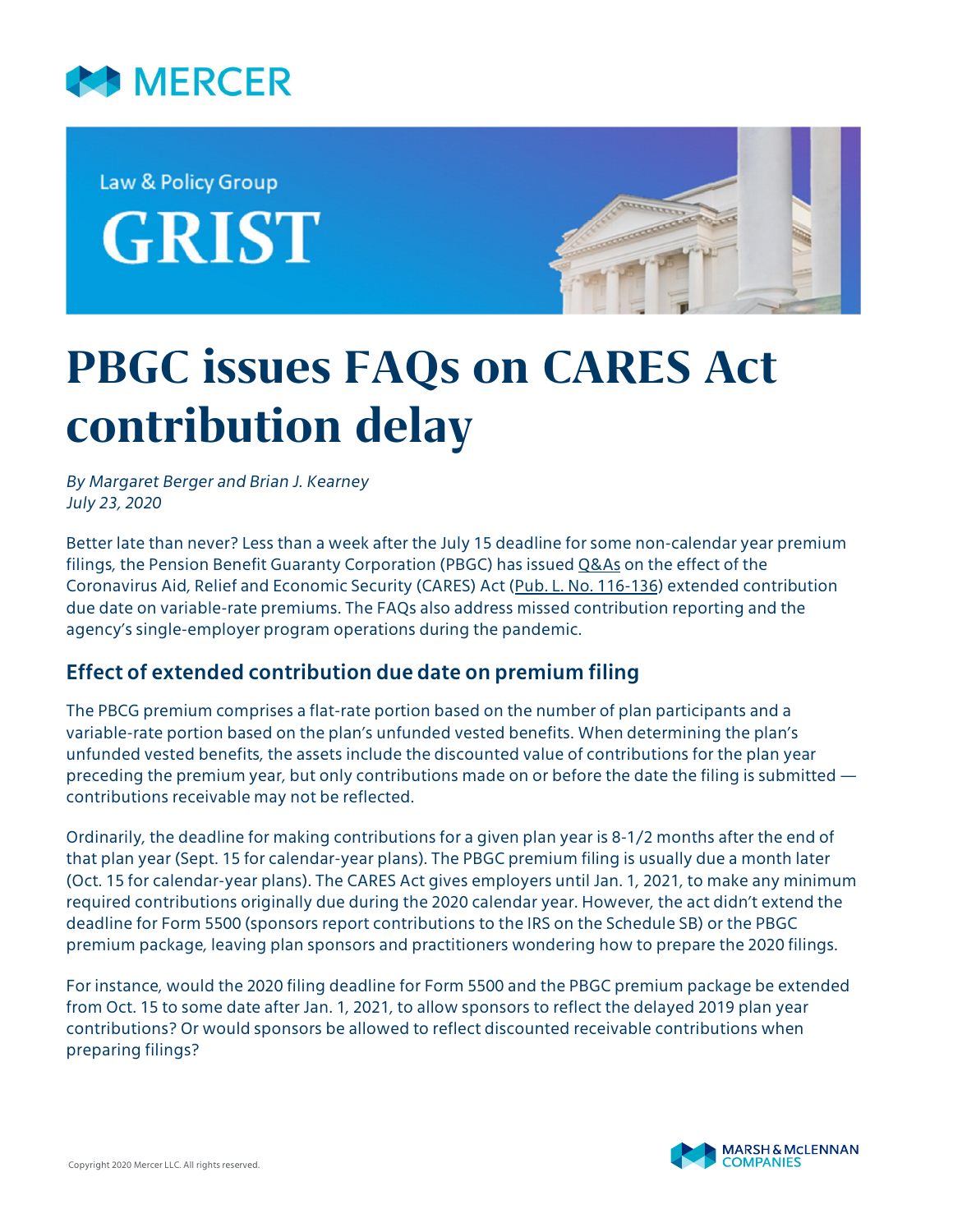Page 2 Law and Policy Group | GRIST **PBGC issues FAQs on CARES Act contribution delay**

PBGC's answer to both these questions is a definitive "no." The filing deadline remains unchanged, and the variable-rate premium may only reflect contributions received by the premium filing date. PBGC confirms that sponsors may not submit an amended filing reflecting a later contribution and then request a refund.

The FAQs note that the delay gives sponsors an extra month to make their 2019 contributions (Oct. 15 instead of Sept. 15). But that is still 2-1/2 months earlier than the deadline contemplated by the CARES Act. This may pose a dilemma for some cash-strapped plan sponsors, who will have to choose whether the additional extension to Jan. 1 is worth the extra variable-rate premium (4.5% of unfunded vested benefits for 2020, unless one of two premium caps applies).

One uncertainty remains: IRS has not yet issued any guidance on whether the extended due date applies only to minimum required contributions — as suggested by a narrow reading of the statute — or whether *any* contribution made by Jan. 1, 2021, can be attributed to the prior plan year. If the extension applies only to the minimum required contribution, then sponsors seeking to reflect contributions in excess of the minimum for premium purposes will need to make all contributions by the ordinary due date (Sept. 15 for calendar-year plans), rather than the Oct. 15 premium filing due date. Additional guidance from IRS and PBGC would be helpful.

## **No impact on other PBGC filings or plan terminations**

The FAQs confirm that contributions paid on or before Jan. 1, 2021, are not considered late. Therefore, the delay doesn't trigger the need for a missed-contribution filing in accordance with ERISA Section 4043 event-reporting rules. Contributions not paid by Jan. 1, 2021, will be reported following the normal reporting procedure, treating Jan. 1, 2021, as the contribution due date.

The FAQs also confirm that PBGC's single-employer program operations continue to operate during the pandemic. The agency is processing distress termination applications and may initiate terminations of plans if the statutory criteria are met. For terminating plans, the agency will still attempt to collect termination liabilities, though each case is processed considering a sponsor's ability to pay based on its own facts and circumstances. The agency's Early Warning Program continues to operate as normal.

## **Related resources**

#### **Non-Mercer resources**

- [COVID-19-related single-employer plan sponsors and administrators questions and answers](https://www.pbgc.gov/prac/single-employer-plan-sponsors-and-administrators-questions-and-answers) (PBGC, July 20, 2020)
- [Pub. L. No. 116-136](https://www.congress.gov/116/bills/hr748/BILLS-116hr748eas.pdf), the CARES Act (Congress, March 25, 2020)